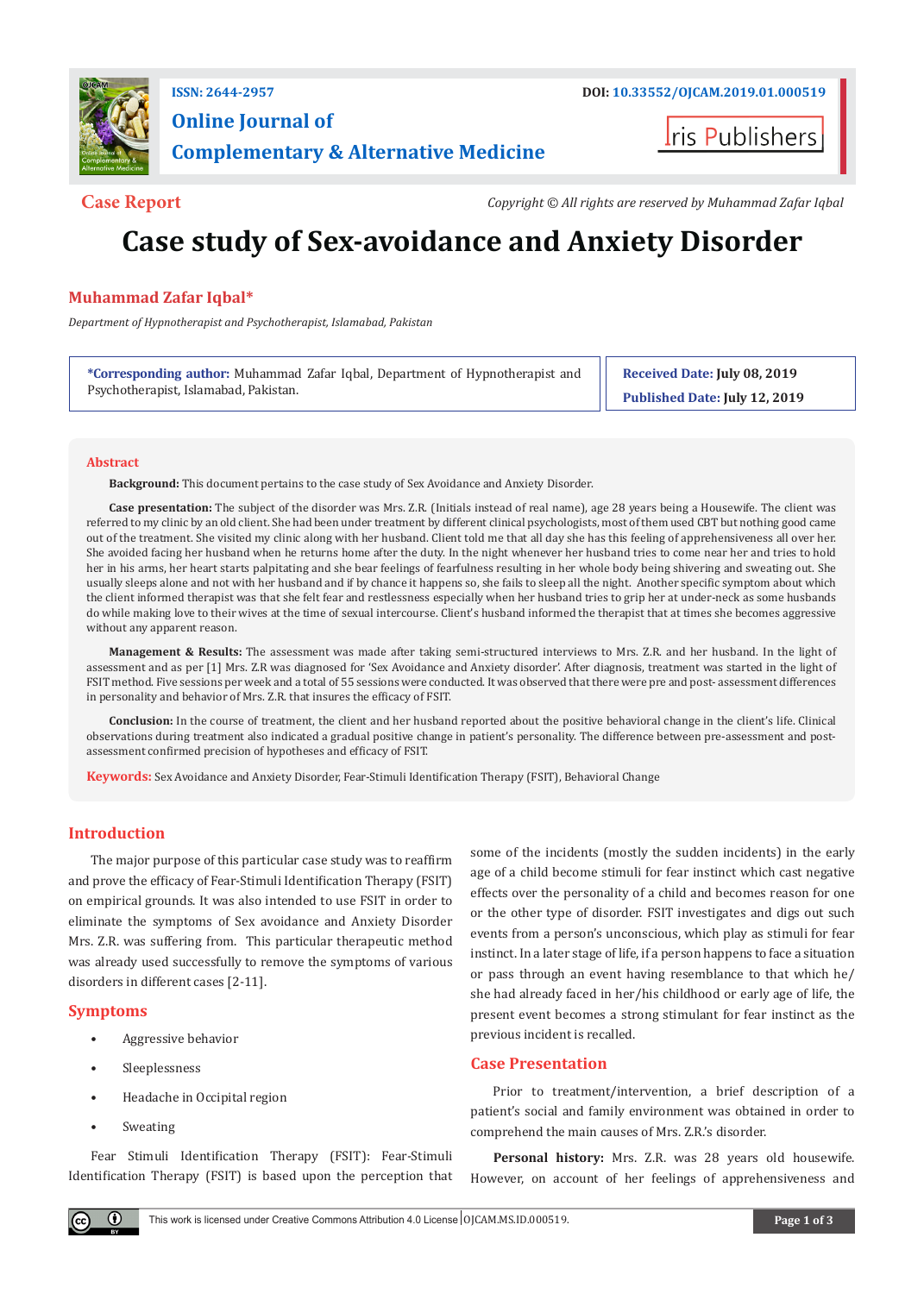unpleasant relations with her husband made her life miserable. Heart palpitation, shivering and extra-ordinary sweating indicated her as a patient of anxiety. She feared for break–up of conjugal relations.

**Social history:** Mrs. Z.R. was a graduate and owner of sociable manners and had an impressive inclination to remain among her female friends (not males) and social gatherings. However, she isolated herself from society and friends after marriage and preferred to remain in isolation for most part of time. This attitude added to her depression in her marital life.

**Family history:** No family history of Sex Avoidance or Anxiety Disorder or any other psychological/psychiatric disorder was found.

**Medical / Past psychiatric history:** Mrs. Z.R. had no special medical/psychiatric problems in her childhood or pre-marital life.

#### **Management & Results**

**Participants:** Mrs. Z.R. (client)

**Materials:** No specific material used in this case study.

**Procedure:** In the first session, semi-structured interview was conducted with Mrs. Z.R. and her husband. An assessment was made in the light of these interviews as the reasons/causes of the disorder were dug out. Diagnostic and Statistical Manual for Mental Disorders was consulted in order to identify the type of disorder. In 54 subsequent sessions, Mrs. Z.R. was asked to write down on specific topics designed by therapist. Cross-questioning was carried out over the ideas mentioned in the writings. After diagnosis of disorder, treatment was started in the light of FSIT method. Five sessions per week and total of fifty-five sessions were conducted.

**Assessment:** Following facts were explored on conducting the semi-structured interview

At the age of four or five years, during child play her eldest cousin grabbed her throat jokingly to make her silent, restraining her from making unnecessary noises during the play. At the age of seven years, one day her mother sent her to street grocery to bring utilities for home. There, at the shop, the shopkeeper, on finding a chance made her sit in his lap and started kissing her all over her body. He also tangled her legs with his own legs to make wide body contact. After few months her neighbor hugged her tightly. All these three incidents became stimulus lead to the fear-instinct which arouses whenever someone i.e. her husband try to grab her through arms. The act of love made her recall the abuse she had faced in her childhood.

**Treatment:** After taking history, it was diagnosed that client was suffering from Sex Avoidance and Anxiety Disorder and the treatment was carried out accordingly

As per procedure of SFW (Specific Free Writing; one of FSIT procedures), client was asked to pen down her ideas on the topic "Grip". Client was asked to write down her ideas freely and wherever she feels stuck or blank-minded, she would put a 'cross mark' on paper on that specific point. As per her ideas and writing, it was found that there are a fewer crosses on the paper, but the ideas mentioned were absurd and abrupt. She told that during the process of writing she felt burden at the occiput along with pain and burden on her shoulders. Client was cross-questioned regarding her writing. After 30 minutes while the cross-questioning process was in progress, she went into a lighter spell of drowsiness. The symptoms of burden over the shoulders, heaviness in the occiput region and drowsiness were the signs of resistance by the unconscious mind. The resistance proved that negative association for grip is present in client's unconscious level mind. In the same pattern she was asked to write down her ideas on the topics of 'male', 'sex' and 'sexabuse' in the subsequent sessions. Relatively excessive signs of crosses found in the writing on the topic of sex-abuse. State of drowsiness, burden on shoulders and in occiput region was also excessive during the process of writing on this particular topic as compare to other topics. Negative association for sex and male as discovered in the client's unconscious level of mind, though not so severe in intensity, was due the experience of sex abuse, the client suffered through in her childhood.

In the last sessions of treatment, the negative association of unconscious mind with the act of gripping was eliminated. Negative association with male and sex was also neutralized. In this way the causes for Sex Avoidance and Anxiety Disorder were removed and client recovered from disorder completely.

#### **Results**

In the course of treatment, the client and her husband as well reported about the Positive change in client's behavior and conduct. The sexual relations of couple restored to normality. The therapist was also informed that client no more behaves aggressively. Sleeping problem of the client was also rectified. Clinical observations during treatment also indicated a gradual positive change in her personality. The difference between pre-assessment and postassessment confirmed precision of hypotheses and efficacy of FSIT. Feedback was obtained on weekly basis for a period of three months from Mrs. Z.R. and her husband about any possible reappearance of symptoms of the disorder and this was confirmed that there was no reoccurrence of the disorder's symptoms anymore.

#### **Complicating factors**

- The causes of Sex Avoidance and Anxiety Disorder were determined as the act of sex abuse incidents in childhood of client.
- The act of gripping by the husband which created a sense of fear in client was a result of experience of her childhood when her eldest cousin gripped her over the under-neck.
- Five sessions per week for treatment were necessary for recovery.

#### **Discussion**

Before visiting the therapist clinic, Mrs. Z.R. had have already consulted different clinical psychologists. CBT was adopted to